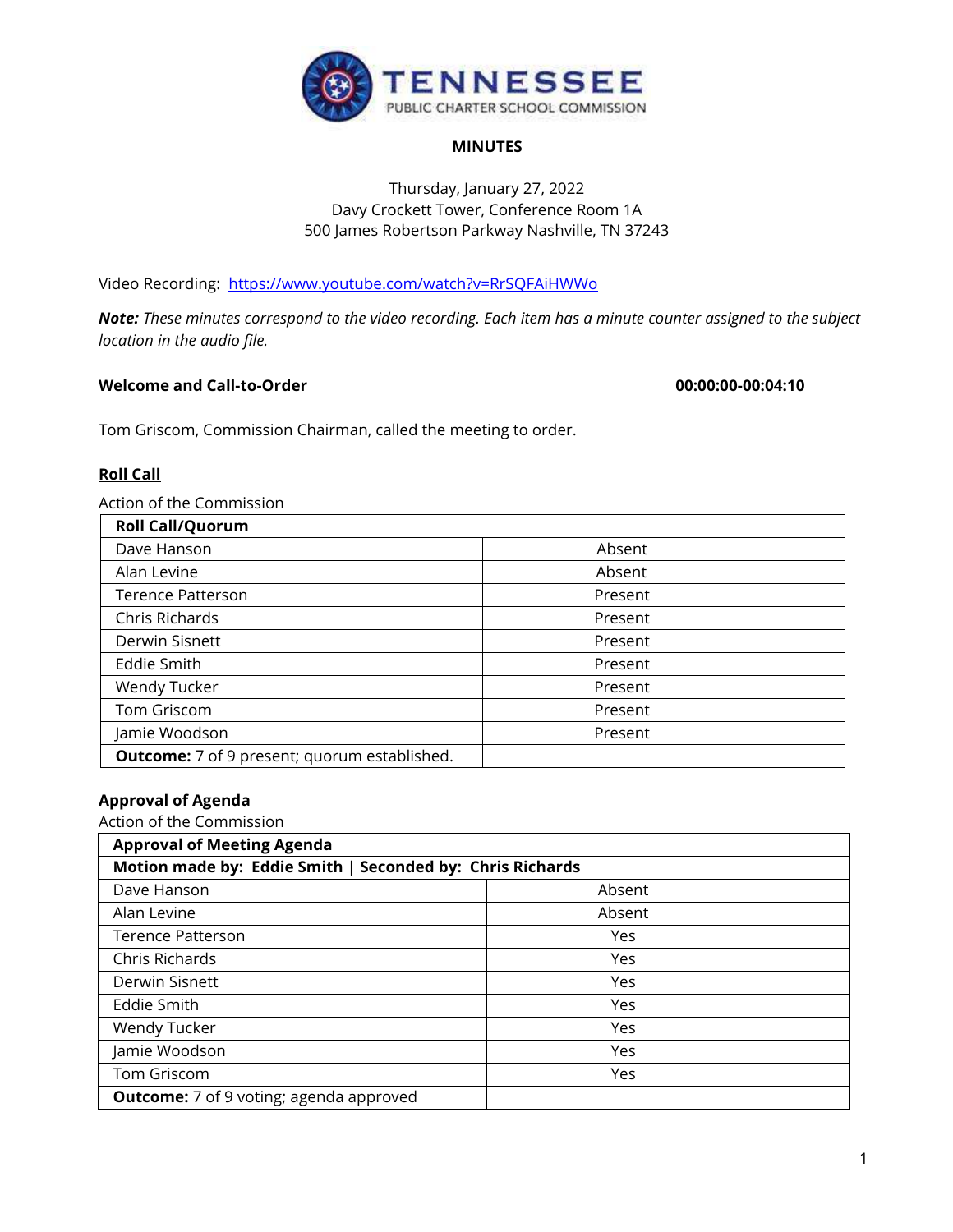

# **Approval of Prior Minutes**

Action of the Commission

| Approval of Prior Minutes for January 7, 2022             |        |
|-----------------------------------------------------------|--------|
| Motion made by: Derwin Sisnett   Seconded by: Eddie Smith |        |
| Dave Hanson                                               | Absent |
| Alan Levine                                               | Absent |
| <b>Terence Patterson</b>                                  | Yes    |
| Chris Richards                                            | Yes    |
| Derwin Sisnett                                            | Yes    |
| Eddie Smith                                               | Yes    |
| Wendy Tucker                                              | Yes    |
| Tom Griscom                                               | Yes    |
| Jamie Woodson                                             | Yes    |
| <b>Outcome:</b> 7 of 9 voting; minutes approved           |        |

# **Business Operations Committee Report 00:04:10-00:09:14**

Eddie Smith, Committee member, recognized Melanie Harrell to present the FY'22 Budget to Actuals and FY '23 budget updates to the Commissioners.

Commissioner Eddie Smith recognized Melanie Harrell and Ashley Thomas to present the Memorandum of Understanding (MOU) update to the Commission.

### Action of the Commission

| Approval of the MOU between the Charter Commission and the Tennessee Department of<br><b>Education</b><br>Motion made by: Eddie Smith   Seconded by: Derwin Sisnett |        |
|---------------------------------------------------------------------------------------------------------------------------------------------------------------------|--------|
|                                                                                                                                                                     |        |
| Alan Levine                                                                                                                                                         | Absent |
| <b>Terence Patterson</b>                                                                                                                                            | Yes    |
| Chris Richards                                                                                                                                                      | Yes    |
| Derwin Sisnett                                                                                                                                                      | Yes    |
| <b>Eddie Smith</b>                                                                                                                                                  | Yes    |
| Wendy Tucker                                                                                                                                                        | Yes    |
| Jamie Woodson                                                                                                                                                       | Yes    |
| Tom Griscom                                                                                                                                                         | Yes    |
| <b>Outcome:</b> 7 of 9 voting; motion approved                                                                                                                      |        |

# **School Performance and Accountability Committee Report 00:09:14-00:20:30**

Chris Richards, Committee Chairman, recognized Tess Stovall to present the school operations and accountability updates to the Commission; Maggie Lund to present the site-visit update and planning for the upcoming school year to the Commission; Beth Figueroa to present the Commissioner's authorizer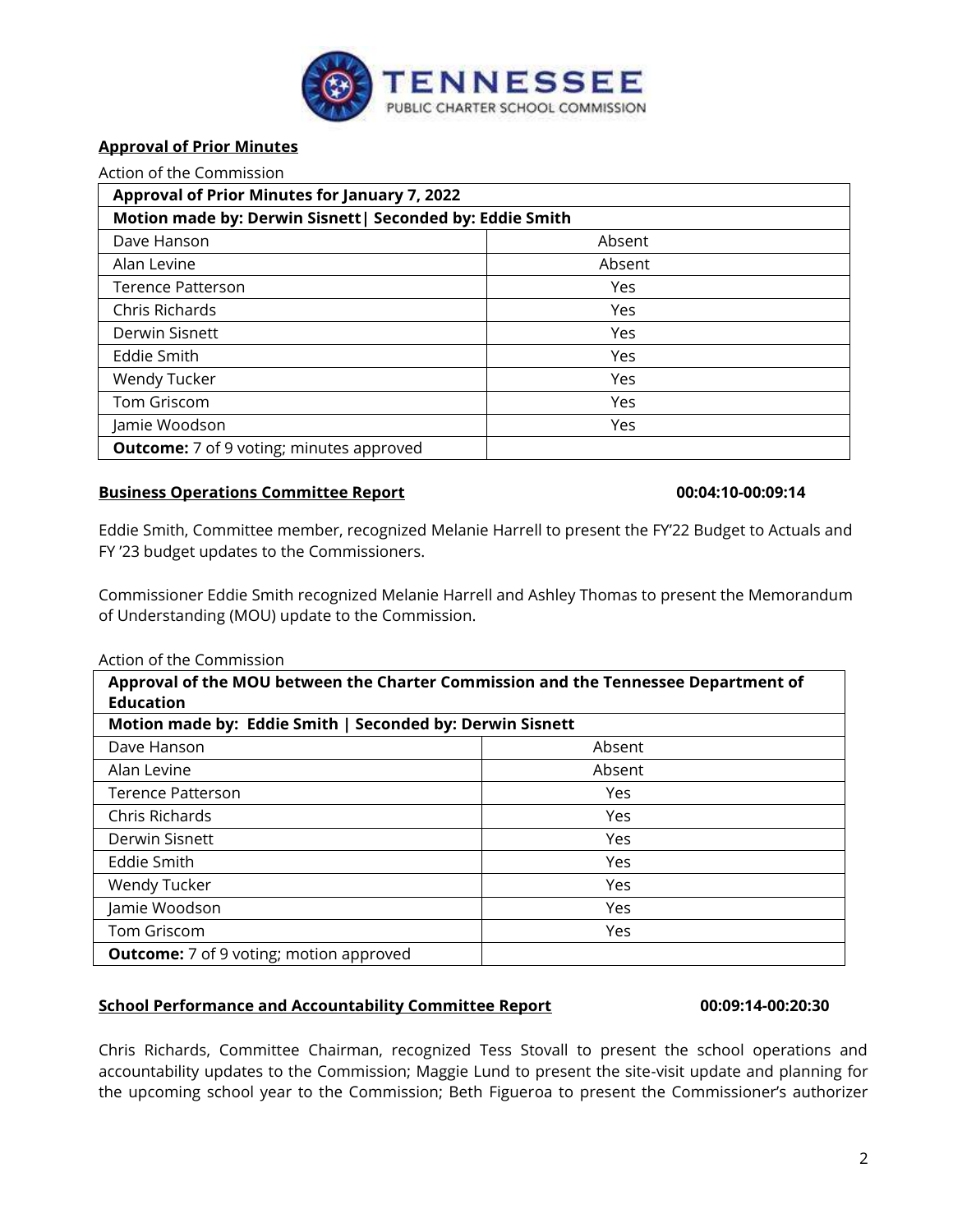

evaluation to the Commission; and Tess Stovall to review the amendment petitions update.

# **Rules, Policy and Governance Committee Report 00:20:30-00:26:48**

Terence Patterson, Committee Chairman, recognized Ashley Thomas to present an update on LEA policy 4400 to the Commission.

### Action of the Commission

| Approval of Commission LEA Policy 4400 on first and final reading |         |
|-------------------------------------------------------------------|---------|
| Motion made by: Eddie Smith   Seconded by: Chris Richards         |         |
| Dave Hanson                                                       | Absent  |
| Alan Levine                                                       | Absent  |
| Terence Patterson                                                 | Yes     |
| Chris Richards                                                    | Yes     |
| Derwin Sisnett                                                    | Abstain |
| <b>Eddie Smith</b>                                                | Yes     |
| Wendy Tucker                                                      | Abstain |
| Jamie Woodson                                                     | Yes     |
| Tom Griscom                                                       | Yes     |
| <b>Outcome:</b> 7 of 9 voting; motion approved                    |         |

# **TDOE Amendment Application 00:26:48-00:29:53**

Chairman Tom Griscom recognized Tess Stovall to present revisions to the TDOE's charter amendment application to the Commission.

### Action of the Commission

| Approval of the TDOE's revised charter amendment application<br>Motion made by: Derwin Sisnett   Seconded by: Eddie Smith |        |
|---------------------------------------------------------------------------------------------------------------------------|--------|
|                                                                                                                           |        |
| Alan Levine                                                                                                               | Absent |
| <b>Terence Patterson</b>                                                                                                  | Yes    |
| Chris Richards                                                                                                            | Yes    |
| Derwin Sisnett                                                                                                            | Yes    |
| Eddie Smith                                                                                                               | Yes    |
| Wendy Tucker                                                                                                              | Yes    |
| Jamie Woodson                                                                                                             | Yes    |
| Tom Griscom                                                                                                               | Yes    |
| <b>Outcome:</b> 7 of 9 voting; motion approved                                                                            |        |

# **Commission Strategic Plan 00:29:53-00:40:13**

Chairman Tom Griscom recognized DreJean Cummings and Chase Ingle to present the strategic plan to the Commission.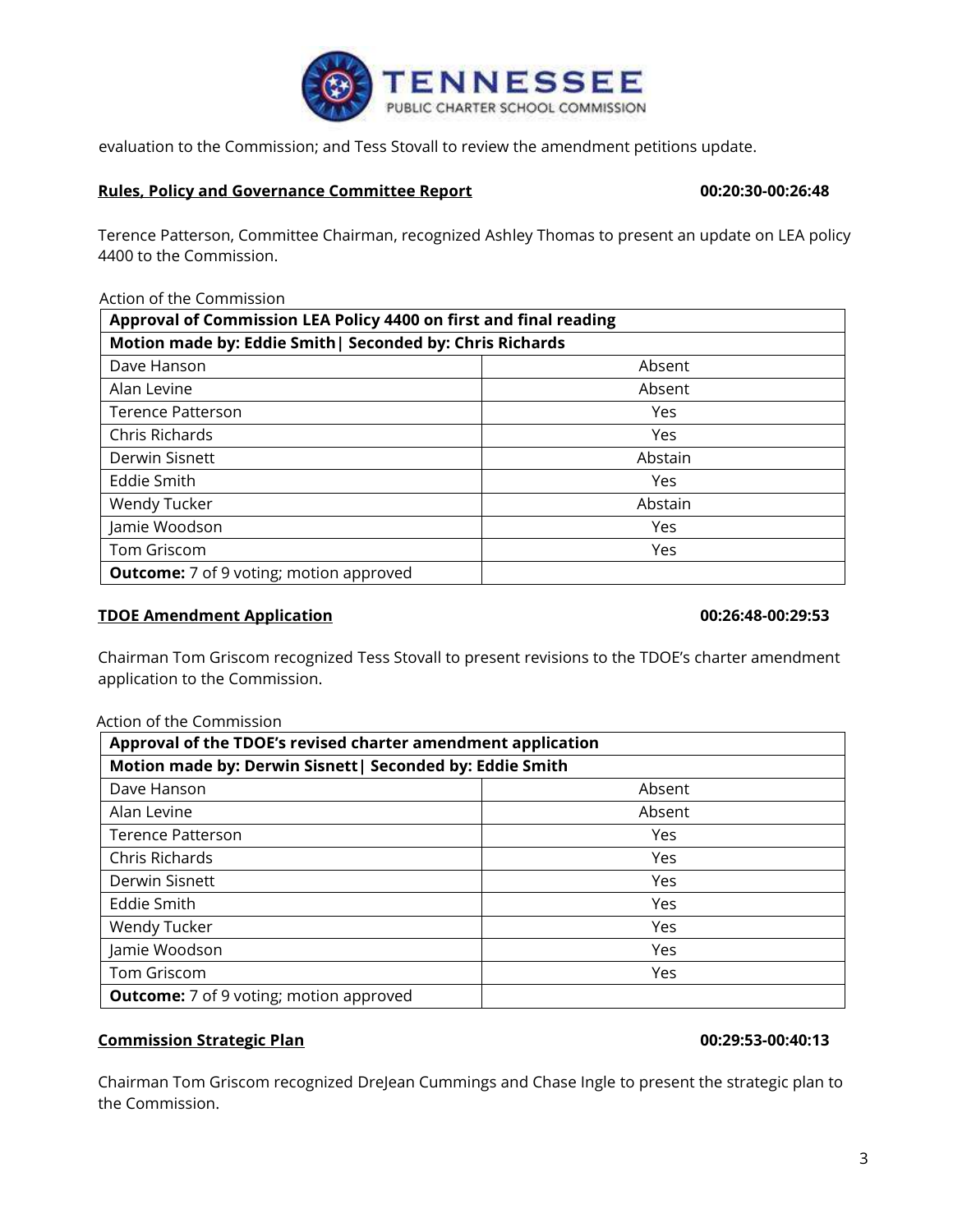

Action of the Commission

| <b>Approval of the Commission Strategic Plan</b><br>Motion made by: Derwin Sisnett   Seconded by: Terence Patterson |        |
|---------------------------------------------------------------------------------------------------------------------|--------|
|                                                                                                                     |        |
| Alan Levine                                                                                                         | Absent |
| <b>Terence Patterson</b>                                                                                            | Yes    |
| Chris Richards                                                                                                      | Yes    |
| Derwin Sisnett                                                                                                      | Yes    |
| Eddie Smith                                                                                                         | Yes    |
| Wendy Tucker                                                                                                        | Yes    |
| Jamie Woodson                                                                                                       | Yes    |
| Tom Griscom                                                                                                         | Yes    |
| <b>Outcome:</b> 7 of 9 voting; motion approved                                                                      |        |

## **Executive Director Updates 00:40:13-00:44:51**

Chairman Tom Griscom recognized Tess Stovall to present updates to the Commission.

### **Closing Discussion and Adjournment 00:44:51-00:46:10**

Action of the Commission

| <b>Motion to recess meeting</b><br>Motion made by: Eddie Smith   Seconded by: Terence Patterson |        |
|-------------------------------------------------------------------------------------------------|--------|
|                                                                                                 |        |
| Alan Levine                                                                                     | Absent |
| <b>Terence Patterson</b>                                                                        | Yes    |
| Chris Richards                                                                                  | Yes    |
| Derwin Sisnett                                                                                  | Yes    |
| Eddie Smith                                                                                     | Yes    |
| Wendy Tucker                                                                                    | Yes    |
| Jamie Woodson                                                                                   | Yes    |
| Tom Griscom                                                                                     | Yes    |
| <b>Outcome:</b> 7 of 9 voting; motion approved                                                  |        |

Chairman Griscom recessed the meeting.

# January 28, 2022 Davy Crockett Tower, Conference Room 1A 500 James Robertson Parkway Nashville, TN 37243

Video Recording:<https://www.youtube.com/watch?v=8oySVJsUcPo>

*Note: These minutes correspond to the video recording. Each item has a minute counter assigned to the subject*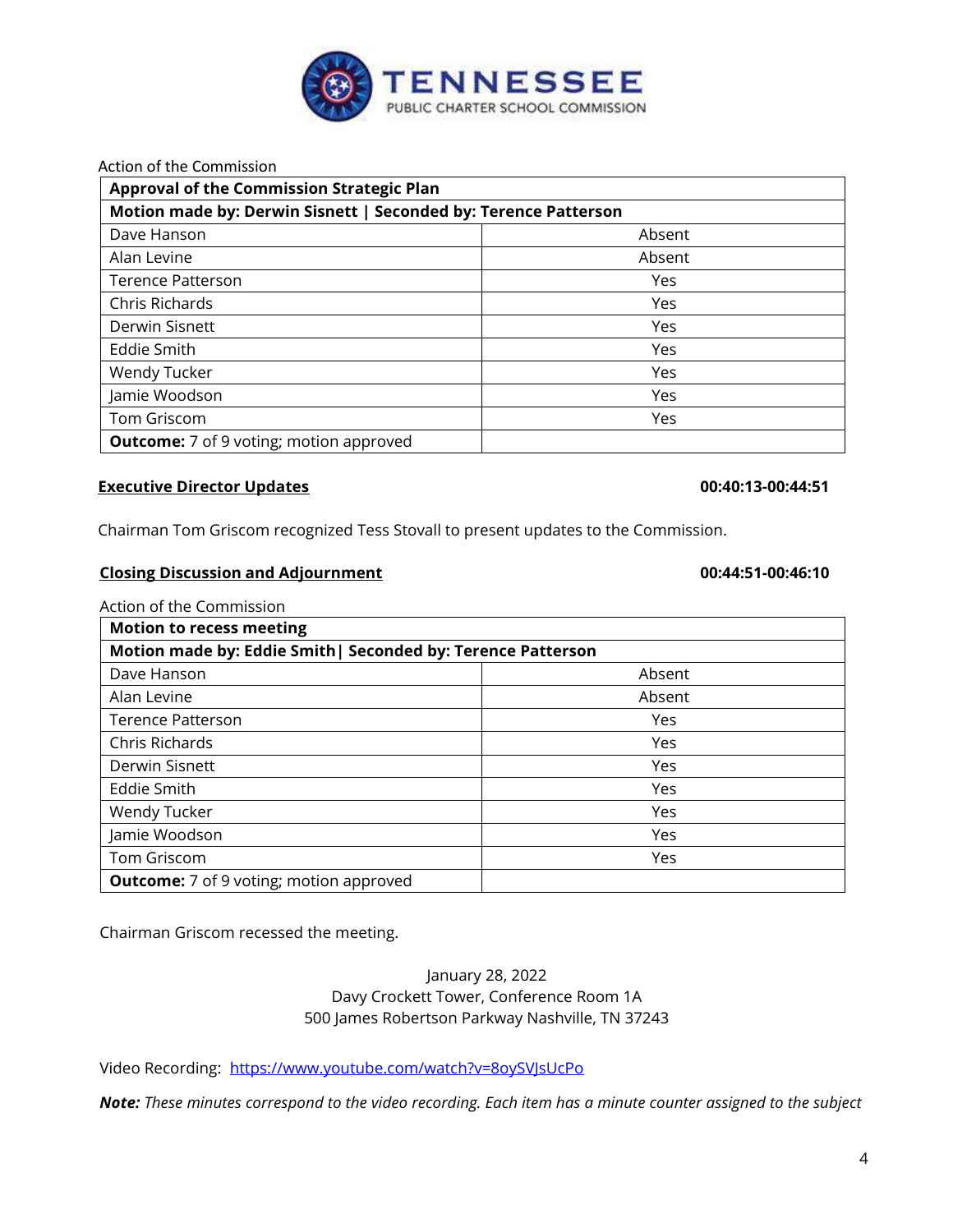

*location in the audio file.*

# **Reconvening Meeting 00:00:00-00:01:27**

Tom Griscom, Commission Chairman, reconvened the Commission meeting.

# **Roll Call**

Action of the Commission

| <b>Roll Call/Quorum</b>                             |         |
|-----------------------------------------------------|---------|
| Dave Hanson                                         | Absent  |
| Alan Levine                                         | Present |
| <b>Terence Patterson</b>                            | Present |
| Chris Richards                                      | Present |
| Derwin Sisnett                                      | Present |
| Eddie Smith                                         | Present |
| Wendy Tucker                                        | Present |
| Jamie Woodson                                       | Present |
| Tom Griscom                                         | Present |
| <b>Outcome:</b> 8 of 9 present; quorum established. |         |

# **Public Comment 00:01:27-00:28:57**

The following individuals gave public comments:

1. Nichol Albertson – Smithson Craighead Academy

- 2. Marcus Williams Purpose Preparatory Academy
- 3. Sallie Norton Purpose Preparatory Academy
- 4. William Townsend Purpose Preparatory Academy
- 5. Domonique Townsend Purpose Preparatory Academy
- 6. Pryce Townsend Purpose Preparatory Academy
- 7. Dormonique Scruggs Purpose Preparatory Academy
- 8. Brynlee Townsend Purpose Preparatory Academy
- 9. Chatoria Kirby Purpose Preparatory Academy
- 10. Ronnie Nelson Libertas School of Memphis
- 11. Sherry Reed-Banks Libertas School of Memphis
- 12. Demetria Barber Libertas School of Memphis

# **ASD APPLICATION – CORNERSTONE PREP DENVER 00:28:57-00:57:05**

Chase Ingle read a written statement from Cornerstone Prep Denver to the Commission.

Chairman Tom Griscom recognized Tess Stovall, Ashley Thomas, and Maggie Lund to present the application from Cornerstone Prep-Denver to the Commission.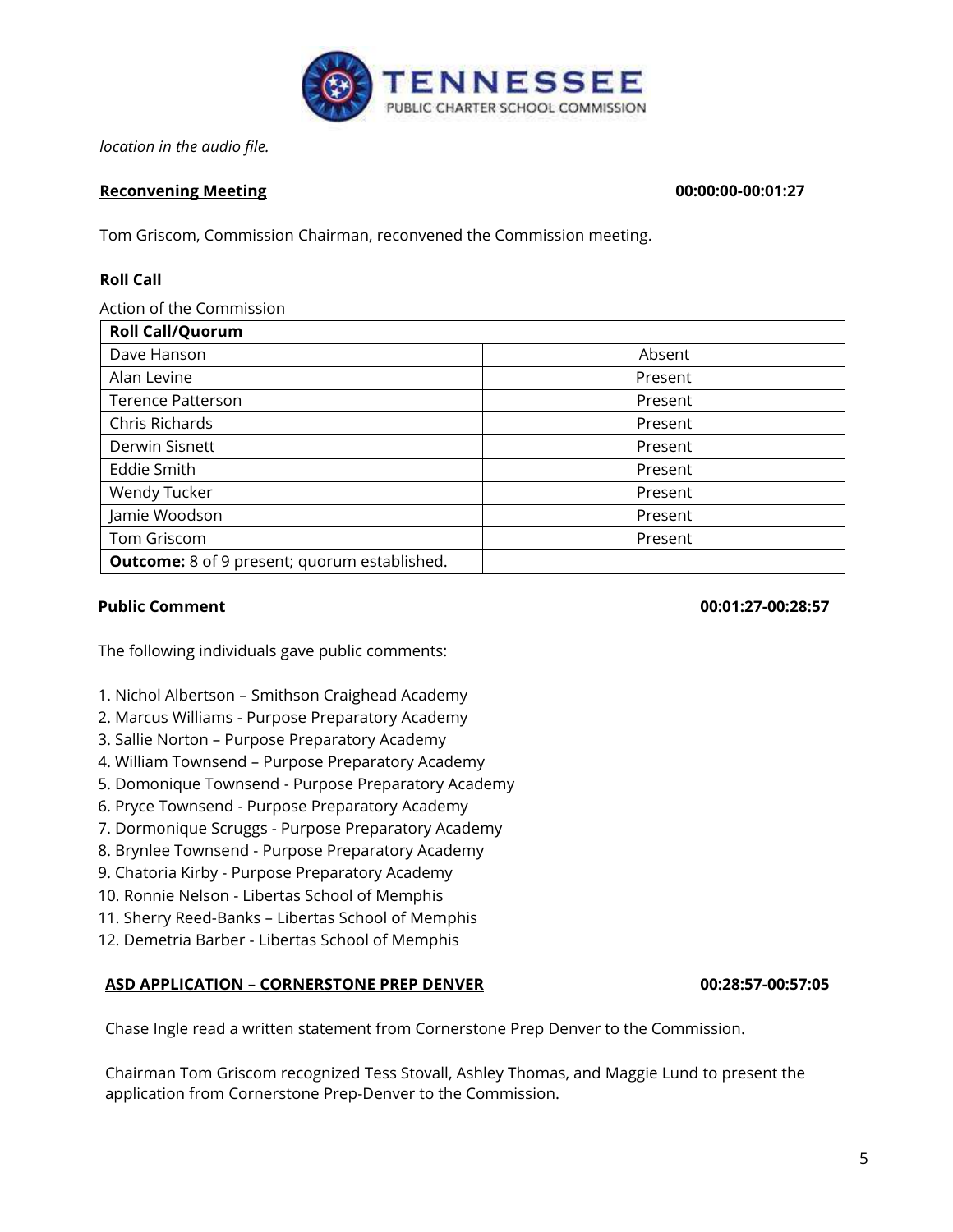

Action of the Commission

| Approval of the Cornerstone Prep Denver application<br>Motion made by: Eddie Smith   Seconded by: Chris Richards |            |
|------------------------------------------------------------------------------------------------------------------|------------|
|                                                                                                                  |            |
| Alan Levine                                                                                                      | Yes        |
| <b>Terence Patterson</b>                                                                                         | <b>Yes</b> |
| Chris Richards                                                                                                   | Yes        |
| Derwin Sisnett                                                                                                   | Yes        |
| Eddie Smith                                                                                                      | Yes        |
| Wendy Tucker                                                                                                     | Yes        |
| Jamie Woodson                                                                                                    | Yes        |
| Tom Griscom                                                                                                      | Yes        |
| <b>Outcome:</b> 8 of 9 voting; motion approved                                                                   |            |

# **ASD Application – Lester Prep 00:57:05-1:07:58**

Chase Ingle read a written statement from Lester Prep to the Commission.

Chairman Tom Griscom recognized Tess Stovall and Maggie Lund to present the Lester Prep charter school application to the Commission.

### Action of the Commission

| Approval of the Lester Prep Charter School application<br>Motion made by: Eddie Smith   Seconded by: Derwin Sisnett |            |
|---------------------------------------------------------------------------------------------------------------------|------------|
|                                                                                                                     |            |
| Alan Levine                                                                                                         | Yes        |
| <b>Terence Patterson</b>                                                                                            | <b>Yes</b> |
| Chris Richards                                                                                                      | Yes        |
| Derwin Sisnett                                                                                                      | Yes        |
| Eddie Smith                                                                                                         | Yes        |
| Wendy Tucker                                                                                                        | Yes        |
| Jamie Woodson                                                                                                       | Yes        |
| Tom Griscom                                                                                                         | Yes        |
| <b>Outcome:</b> 8 of 9 voting; motion approved                                                                      |            |

# **ASD Application – Libertas Charter School 1:07:58-1:20:25**

Bob Nardo spoke on behalf of Libertas Charter School to the Commission.

Tess Stovall presented the Libertas Charter School application to the Commission.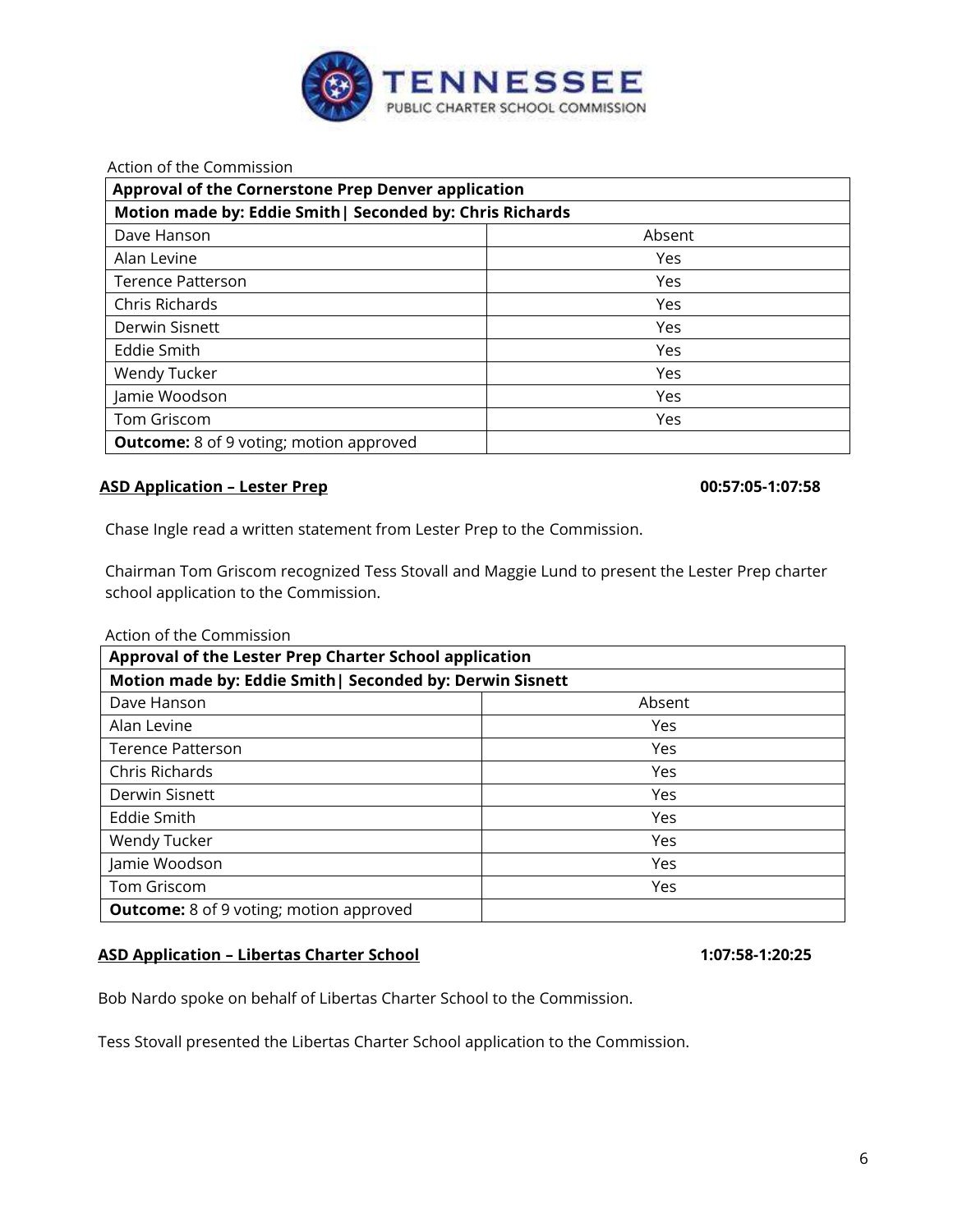

# Action of the Commission

| Approval of the Libertas Charter School application<br>Motion made by: Eddie Smith   Seconded by: Wendy Tucker |     |
|----------------------------------------------------------------------------------------------------------------|-----|
|                                                                                                                |     |
| Alan Levine                                                                                                    | Yes |
| Terence Patterson                                                                                              | Yes |
| Chris Richards                                                                                                 | Yes |
| Derwin Sisnett                                                                                                 | Yes |
| Eddie Smith                                                                                                    | Yes |
| Wendy Tucker                                                                                                   | Yes |
| Jamie Woodson                                                                                                  | Yes |
| Tom Griscom                                                                                                    | Yes |
| <b>Outcome:</b> 8 of 9 voting; motion approved                                                                 |     |

# **Amendment Appeal – Purpose Prep Academy 1:20:25-1:42:26**

Chase Ingle read a statement from Purpose Prep Academy to the Commission.

Chase Ingle read a written statement from Metro Nashville Public Schools to the Commission.

Chairman Tom Griscom recognized Tess Stovall and Ashley Thomas to present the Purpose Prep Academy amendment appeal to the Commission.

## Action of the Commission

| Approval of the Purpose Prep Academy amendment appeal      |        |  |
|------------------------------------------------------------|--------|--|
| Motion made by: Wendy Tucker   Seconded by: Derwin Sisnett |        |  |
| Dave Hanson                                                | Absent |  |
| Alan Levine                                                | Yes    |  |
| <b>Terence Patterson</b>                                   | Yes    |  |
| Chris Richards                                             | Yes    |  |
| Derwin Sisnett                                             | Yes    |  |
| <b>Eddie Smith</b>                                         | Yes    |  |
| Wendy Tucker                                               | Yes    |  |
| Jamie Woodson                                              | Yes    |  |
| Tom Griscom                                                | Yes    |  |
| <b>Outcome:</b> 8 of 9 voting; motion approved             |        |  |

# **Amendment Appeal – Smithson Craighead Academy 1:42:26-2:03:50**

Dana Dillard Jackson spoke on behalf of Smithson Craighead Academy to the Commission.

Chase Ingle read a written statement from Metro Nashville Public Schools to the Commission.

Tess Stovall and Ashley Thomas presented the Smithson Craighead Academy amendment appeal to the